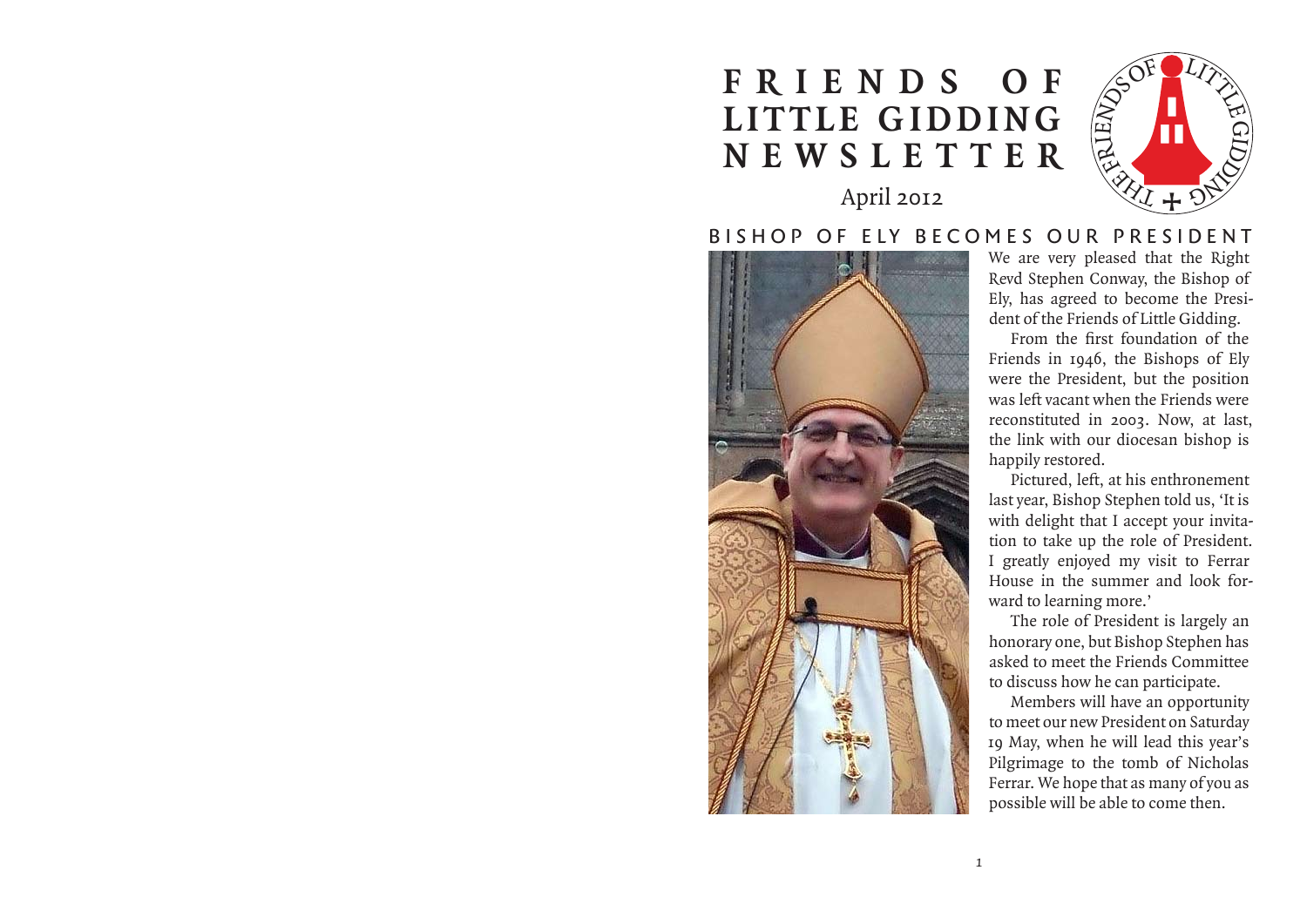#### *This Newsletter is published by the Friends of Little Gidding*.

*The Society of the Friends of Little Gidding is a registered charity, number 1102857, Ferrar House, Little Gidding, Huntingdon,*  pe28 5rj*.*

The Friends of Little Gidding was founded in 1946 by Alan Maycock, with T S Eliot as patron. The Society was reconstituted in 2003 and seeks to celebrate the life and memory of Nicholas Ferrar and those who in the seventeenth century formed the first Little Gidding community, making it a holy place; to help maintain the fabric of Little Gidding Church; to assist Ferrar House; and to celebrate the connection between Eliot and Little Gidding.

The main income of the Society is subscriptions and donations from its members – people who love Little Gidding, whether for its history, its air of spirituality, its peaceful beauty, its place as the inspiration for one of the twentieth century's greatest pieces of English poetry – or for the wonderful hospitality provided at Ferrar House!

Please help to support the Friends in their work by visiting and by encouraging friends and groups to visit, perhaps as pilgrims, for a quiet time, or for an organized retreat or conference; and by encouraging them to consider joining the Friends of Little Gidding.

## MEMBERSHIP

A big thank you to all of you who have renewed your membership this year. It is particularly convenient for us if you can complete a standing order form so that your membership is automatically renewed each year.

May we ask all who have not yet rejoined to consider renewing your membership of the Friends for a further year? The Committee has appointed Sally Seaman to the revived post of Membership Secretary, and we hope this will help us keep in touch with Members and encourage others to join. Sally can be contacted at <membership@littlegidding.org.uk> or c/o Ferrar House (address top left).

Thank you for your support for the continuing work of the Friends in celebrating the life of Nicholas Ferrar and his family, helping to maintain and beautify the church, and to promote the work of Ferrar House.

# NEWS SNIPPETS

Many Members will know Jonathan Young (who was incumbent at Little Gidding for a year), and Margaret Scott (wife of Committee member Richard). Jonathan and Margaret have both been ill recently, and still are, and we send them prayers and best wishes for their recovery. We all look forward very much to seeing you both at the Pilgrimage in May if not before!

## Nicholas Ferrar Day and the 2011 AGM



Little Gidding Church was filled for the Festival Day of Nicholas Ferrar, observed on Saturday 3 December, when the Rt Revd David Stancliffe (who recently retired as Bishop of Salisbury) presided at the Eucharist. As a former Chairman of the Church of England's Liturgical Commission, and one of the architects of its *Common Worship* modern service books, we were guaranteed someone who knew how to lead a service! Afterwards, in the warmth of Ferrar House, he talked inspirationally of his experiences as a diocesan bishop, and on the place of singing in worship (which he approves of!). We are very grateful to Bishop David for travelling down from County Durham to lead our celebration. Little Gidding Church was filled for<br>the Festival Day of Nicholas Ferrar,<br>observed on Saturday 3 December,<br>when the RtRevd David Stancliffe (who<br>recently retired as Bishop of Salisbury)<br>presided at the Eucharist. As a form

The AGM was held after lunch. Both the Chair (Simon Kershaw) and the Secretary (Judith Hodgson) were re-elected unopposed. The Treasurer,

Keith Presence, stood down as he had indicated last year. We are very grateful to Keith for his hard work as Treasurer over the last few years, and we hope to continue to see Keith and his wife Ann at Friends' events at Little Gidding. Newly-elected as Treasurer is Peter Powell, who is a paediatrician at Bury St Edmunds, and is also the husband of Frances Ward, the Dean of St Edmundsbury.

Elected to the Committee for the year were: Tom Gillum, Tony Hodgson, Paul Rose, Richard Scott, Bob Torrens, and Frances Ward.

Michael Keck continues to be a member of the Committee *ex officio*, as representative of the Giddings PCC, and at its first meeting the new Committee re-appointed Sally Seaman as Membership Secretary, and also co-opted Neil McKittrick to the Committee.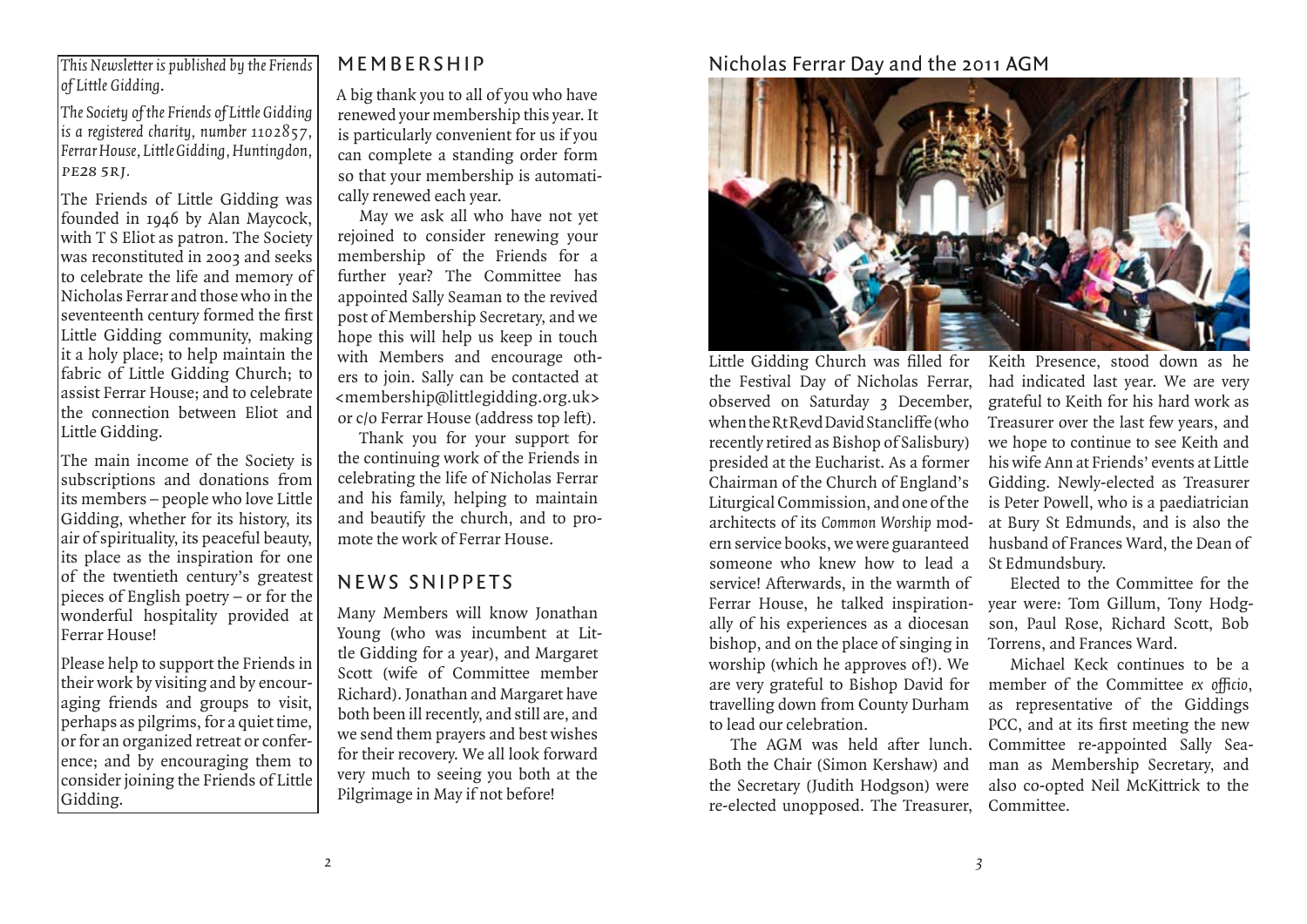## THE WEB OF FRIENDSHIP

Tony Hodgson briefly reviews Joyce Ran*some's biography of Nicholas Ferrar, published last year by Lutterworth Press / James Clarke.*

Dr Joyce Ransome, ably assisted by her husband Dr David Ransome, has produced a book which stands up well in the long line of biographies of Nicholas Ferrar which stretches back to the life written by Nicholas's brother John soon after the former's death and only preserved by a series of miracles.

Those of us who have come over the decades to believe that Alan Maycock's biography *Nicholas Ferrar of Little Gidding*, written in the 1930s, was the last word on the subject, have found it quite wonderful that the Ransomes have been able to bring together so much exciting new material which to us comparative ignoramuses was totally unknown.

The research that they have put Knowledge. into this work has been painstaking and has given their book considerable authority. For me perhaps a major discovery was how the Little Gidding experience was by no means an isolated incident in the life of the Church, but how it led on to such important developments as the Church of England's involvement in education and the creation of voluntary missionary societies. For instance The Little Academy, to which some members of the



Ferrar household chose to belong, is shown by the Ransomes to have been influential in the formation of The Society for the Promotion of Christian

So, if you think that you know what there is to know, think again and you, like me, will be surprised how much there is to know. Be prepared for some detailed study, but it is infinitely worth while.

#### *Tony Hodgson*

*The Web of Friendship by Joyce Ransome, was published by James Clarke & Co, 2011 ISBN 978 02271 73480 list price £25.50*

## LITTLE GIDDING PILGRIMAGE 2012

This year's Pilgrimage is on **Saturday 19 May**. The Pilgrimage leader will be the Bishop of Ely, Stephen Conway, who is the new President of the Friends. We are delighted that Bishop Stephen will be with us all day and we hope that many of you will be able to join us as pilgrims and meet our new President.

The day follows the now-established format: Holy Communion at Leighton Bromswold Church at 10.30, followed by lunch. The Pilgrimage Walk begins from the 'Hundred Stone' in the village at 1 pm. There are short stations at Salome Wood, Hamerton and Steeple Gidding, and we then sing the Litany on the walk to Little Gidding where the walkers are expected to arrive at about 4.15 pm. Flowers are laid on Nicholas Ferrar's tomb and

Choral Evensong follows. After Evensong, Tea is served in Ferrar House.

The Pilgrimage has grown in numbers since it was re-established a few years ago. Beginning with a dozen people, it has climbed to about 80 people last year, many returning each year and bringing friends. If you would like some leaflets to publicise the Pilgrimage, to give to friends, or to put in your church, please contact the Chairman, Simon Kershaw, *chair@ littlegidding.org.uk* or download a copy from the Friends website. Why not suggest a parish group take part? To help us make practical and catering arrangements it is helpful if you can let us know if you are thinking of coming.

*Below: Bishop David Thomson lays fl owers on Nicholas's tomb at the 2010 Pilgrimage*

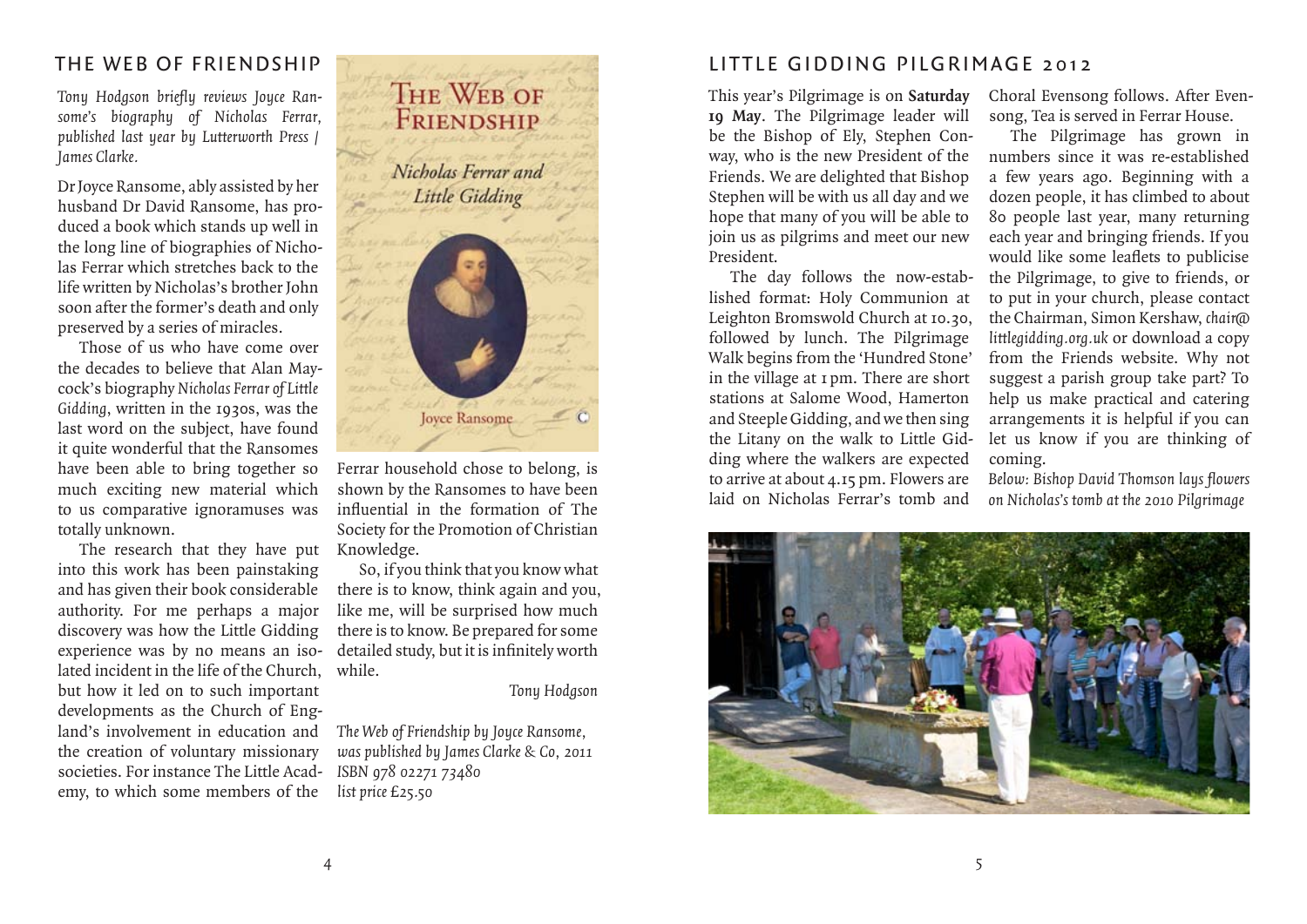# LITTLE GIDDING CALENDAR

#### **Regular Services**

*Evensong is normally said at Little Gidding when there is a fi fth Sunday in the month.*

Sunday 29 April 6.00 pm Evensong Sunday 29 July 6.00 pm Evensong Sunday 30 September 6.00 pm Evensong Sunday 30 December 3.00 pm Evensong *at Steeple Gidding Church*

*A monthly service is held at noon on the second Friday of each month and is followed by lunch in Ferrar House. For catering purposes please email <info@littlegidding.org.uk> if you would like lunch. Services are held on the following Fridays:*

13 April, 11 May, 8 June, 13 July, 10 August, 14 September, 12 October, 9 November, 14 December

#### **Poetry evenings**

*Poetry evenings are held each month, normally on the evening of the 13th. For further information please contact Judith Hodgson <secretary@littlegidding.org.uk>.*

Friday 13 April 7.30 pm Sunday 13 May 7.30 pm Wednesday 13 June 7.30 pm Friday 13 July 7.30 pm *Saturday and Sunday 14 and 15 July John Clare Festival at Helpston* Wednesday **15** August 7.30 pm Poetry group AGM

## **Companions of Little Gidding**

Saturday 28 April Friday 8 June Cuiet Day, led by the Revd Mark Mills-Powell

### **Other Meetings and Events**

Saturday 19 May **Annual Little Gidding Pilgrimage** *The Bishop of Ely, Stephen Conway, will lead the Pilgrimage, presiding at Holy Communion and preaching at Evensong. Please note the date in your diaries. See page 5 .*

Sunday 3 June 6.00 pm **Visit to Clare College, Cambridge** *to commemorate the ordination of Nicholas Ferrar in 1626. See opposite .*

Saturday 7 July **Seventh Annual T S Eliot Festival**<br>Sunday 8 July See further details on page 8. See further details on page 8.

Saturday 1 December **Nicholas Ferrar Day** 10.30 am Holy Communion, followed by lunch *Details of the service, including the speaker, will be available shortly.* 2.00 pm **AGM of the Friends of Little Gidding**

For further details about any event, to book a place or to book your own event, please contact the Warden, Mrs Wendy Skirrow, at Ferrar House. *telephone:* 01832 293 383; *email:* info@ferrarhouse.co.uk www.ferrarhouse.co.uk

For an updated calendar and diary see http://ferrarhouse.wordpress.com

# CLARE COLLEGE – Trinity Sunday 3 June

The liturgical anniversary of Nicholas Ferrar's ordination as Deacon at Westminster Abbey on Trinity Sunday 1626 has been marked by the Friends for a couple of years now.

This year Friends are invited to a service at Clare College, Cambridge on the evening of Trinity Sunday, 3 June at 6pm. The preacher will be the Revd Vernon White, Canon Theologian of Westminster Abbey and himself an old member of Clare. After the service there is a limited number of places for dinner in the college hall. Further details of the service and dinner will follow soon.

Nicholas Ferrar was himself an undergraduate and then a fellow at Clare, and we are pleased to renew a link with the College. We hope that this Cambridge occasion will provide an opportunity for Friends to gather in the university city and also for students



*Clare College Chapel (picture by Jim Linwood)*

and others to learn about Nicholas Ferrar and Little Gidding and maybe even encourage them to visit the place for themselves.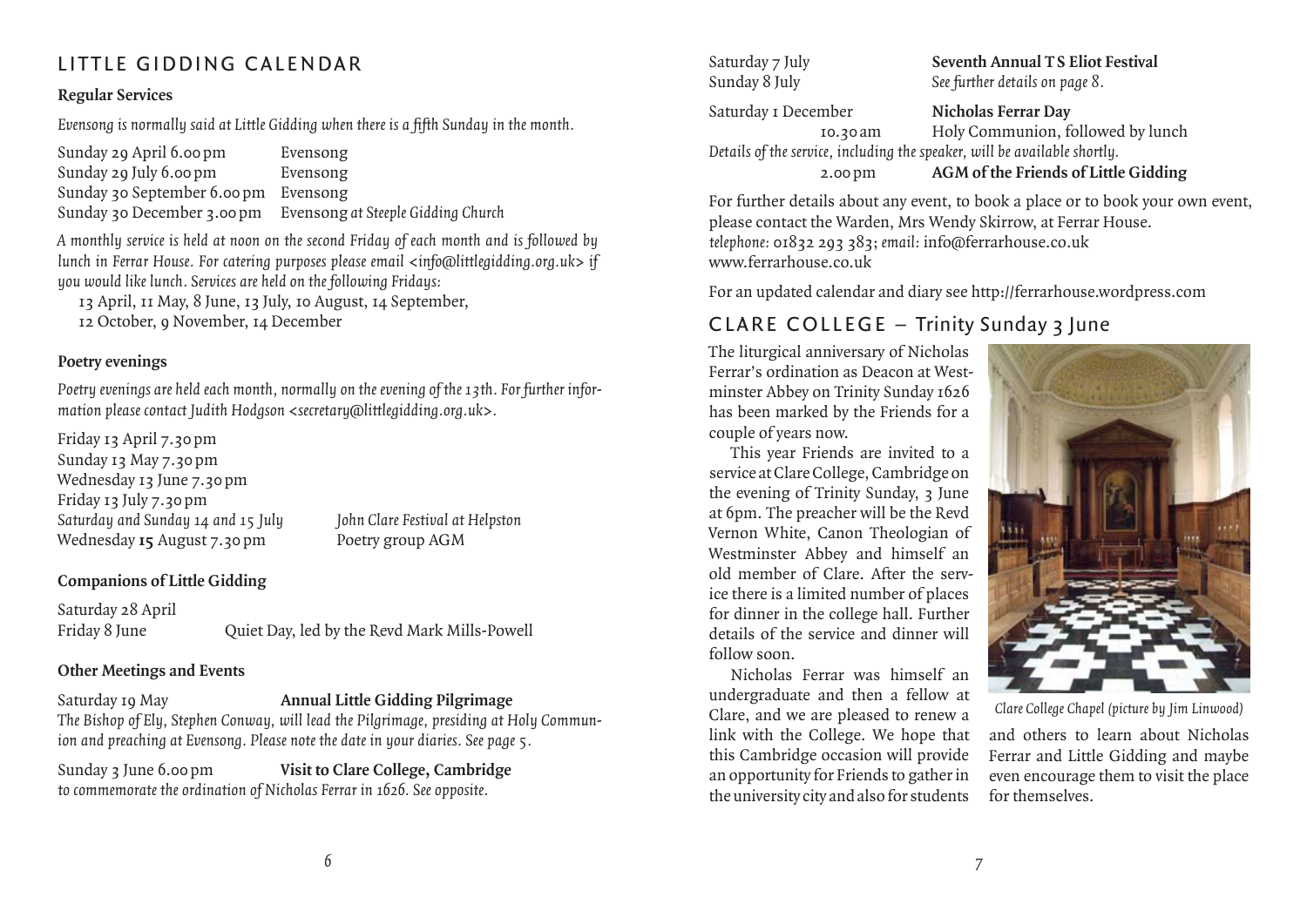## ELIOT FESTIVAL 2012 – Saturday and Sunday 7 and 8 July



*Supper on the lawn at the 2011 Festival*

Planning for this year's Eliot Festival began in September with the programme now organized and our attention turning to the practical and catering arrangements.

This festival is gaining international prestige as a major celebration of the life and work of T S Eliot – but it's also a friendly and fun occasion, with an opportunity for scholars and enthusiasts to meet and share their interest.

The Festival takes place over two days, on the weekend of 7 and 8 July, and a leaflet with details of the programme and a booking form is available (and can be downloaded from the Festival website at littlegidding.org.uk/eliotfestival).

Following last year's acclaimed reading of 'The Waste Land' this year's Festival opens with a selection of shorter Eliot poems read by Peter Cochran and Jenny Sargent, after which Richard Harries and Hugh Black-Hawkins will debate the question 'Poetry and religion: did faith make Eliot a better poet?'. Richard Harries, Lord Harries of Pentregarth, was Bishop of Oxford from 1987 to 2006; he is Gresham Professor of Divinity and a well-known writer and broadcaster. Hugh Black-Hawkins is Chair of the Eliot Society.

This year's Eliot Society Lecture is given by Sandeep Parmar, poet and visiting fellow at Clare Hall, Cambridge. Her talk is titled 'Unreal Cities and Timeless

landscapes' and focuses on Eliot's correspondence with the modernist poet Hope Mirrlees.

The evening concert will feature the renowned Bingham String Quartet playing Beethoven's String Quartet number 15 in A Minor, opus 132: a piece that Eliot himself noted was a major inspiration for his *Four Quartets*.

The day will also include regular favourites such as 'My Favourite Eliot' in which Festival-goers are invited to read a short piece of poetry or prose; and musical interludes for refreshment, and for conversation with speakers and fellow Festival-goers.



*Richard Harries*





Eliot Summer School. Paul Muldoon, Daljit Nagra and Bernard O'Donaghue will read 'Little Gidding', and Professor Muldoon (Professor of Humanities at Princeton, and formerly Professor of Poetry at Oxford) will give the Summer School lecture, titled 'The Love Song of T Stearns Eliot'. The day will conclude with choral evensong.

We invite all members of the Friends to support the Festival both by buying tickets and attending, and also by encouraging others to come. Leaflets and posters are available (online or on paper) – please make use of these: perhaps your church or

local library or other group would be happy to display a poster,

*Sandeep Parmar*

or for you to give out leaflets or to put some leaflets out for people to take. If you do not live close enough to visit Little Gidding regularly, why not consider a visit around the weekend of the Festival and see Little Gidding at its public best?

Please mark the dates in your calendar – **7 and 8 July** – and share these details with your friends. We look forward to seeing you at this, one of the highlights of the summer season at Little Gidding.



*Paul Muldoon*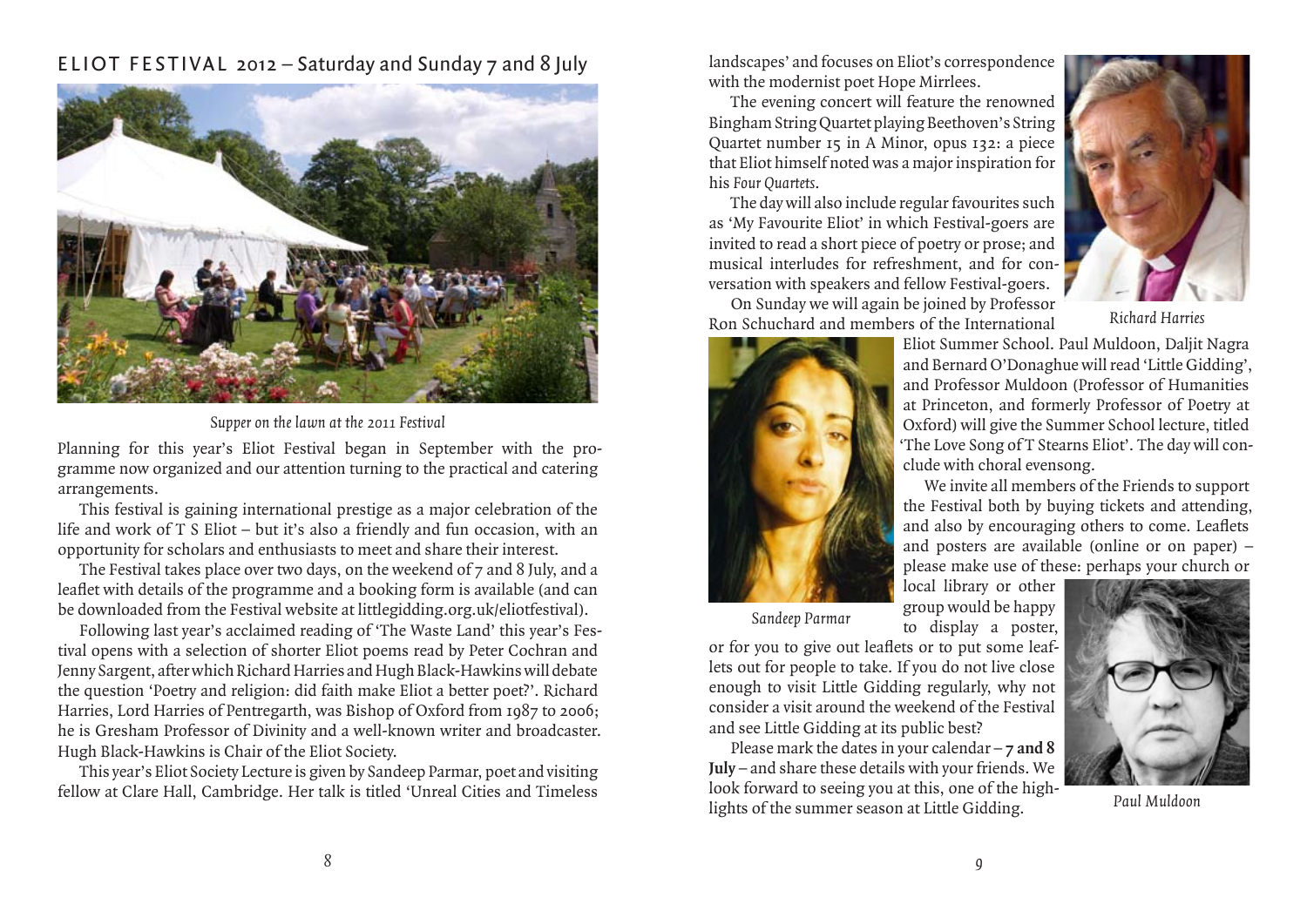## IONA COMMUNITIES WEEK

Last October I represented Little Gidding at a gathering of communities on Iona. It was a great privilege to be included as this was the first time that the annual meeting of Iona Community members was joined by members of other communities and also because it implied that we are seen as a dispersed community.

Another dispersed community present was the Servants of Christ the King who do a lot of listening before deciding together to take action. They described themselves as a Third Order without a First or Second one, which could well apply to the Companions.

There were also representatives from: the Ashram Community in Sheffield; The Well at Willen, part of the work of the Society of the Sacred Mission based at Milton Keynes; the Othona Community with centres at Bradwell in Essex and Burton Bradstock in Dorset where my elder daughter Susanna met her husband Jim; Corrymeela, a longstanding place

of reconciliation in Northern Ireland; and the Mennonite Community, part of the worldwide Anabaptists.

In my talk I gave a potted history of the households that have lived at Little Gidding and also the Pilsdon Communities based on Little Gidding as they could not be present. I also spoke about the links between Little Gidding and the Lifestyle Movement of which I am chair. A lot of interest was shown both in the Little Gidding tradition and its present manifestations

Openness, welcome, hospitality and generosity were all key words in the presentations and all the communities were also deeply concerned with simple living.

I came back with renewed conviction that what Little Gidding stands for still has a lot to offer in our present world.

*Tony Hodgson*

#### *Sheep at Little Gidding (picture by Paul Skirrow)*



## A WEEKEND AT LITTLE GIDDING

Two deer on the lawn at dawn. Green woodpeckers check the grass for ants for breakfast. We watch and enjoy fresh fruit, cereals, and homemade jam from Little Gidding plums.

Walk a wide circle of local footpaths. We tiptoe through the Baptists' graveyard to peep through the ancient chapel windows. Great Gidding's church visitors' book offers tantalising snippets written by international visitors tracing Giddings ancestors.

Skylarks soaring above winter wheat shoots. Two sea creature fossils lie in a field: a collision of times. sea, sky and a vast field like the ocean, disappearing over the horizon. *'The intersection of the timeless moment is England and nowhere.'*

Soup shared with a joyful mixture of friends old and new, talkative after their Friday Eucharist in the church.

Bask under Indian summer sun in the garden, with tea and cake. My reading concentration is happily distracted by a flock of goldfinches darting between bird feeders.

Above, a fearless pair of crows circle and dive bomb the red kite, making him spiral higher and higher above Ferrar House.

Read evening prayer with Paul Skirrow – Elijah's taunts to the prophets of Baal make me laugh, 'perchance your god is asleep'. Did Nicholas Ferrar have a sense of humour? I wonder.



*Red Kite near Little Gidding (picture by Paul Skirrow)*

I find myself humming phrases from Mendlessohn's Elijah throughout the evening.

Tawny owls call in the night.

Early morning mist hangs over the large field. From my bed I watch golden, heavenly sheep appear in the sun's low rays, as if lit by '*tongues*  of flame', whilst Nigel joins Paul for morning prayer.

A weekend is never long enough. We will come this way again– for the Nicholas Ferrar Day, to continue our exploration and pilgrimage, and to '*arrive where we started And know the place for the fi rst time.'*

*Sally Seaman October 2011*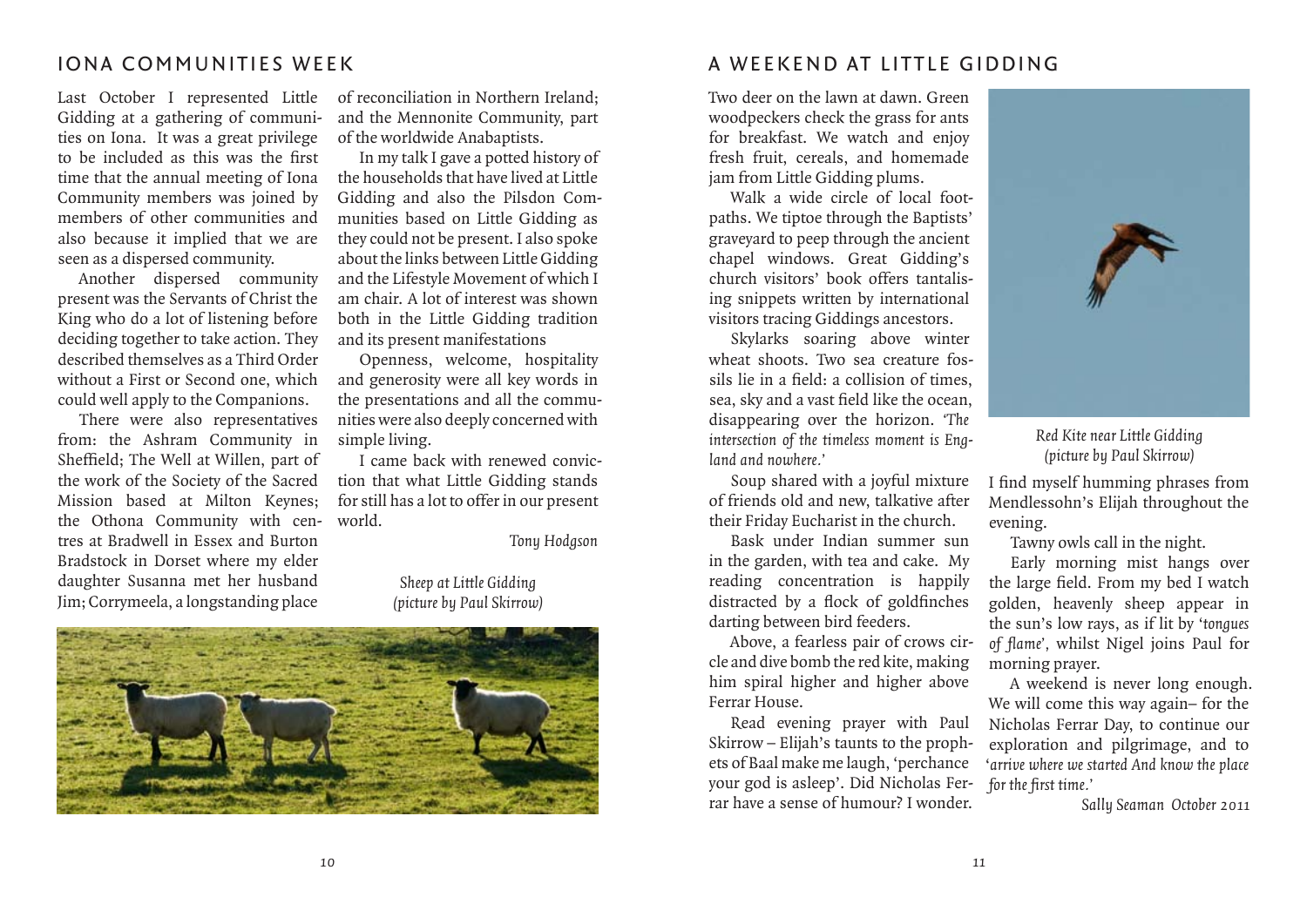# LITTLE GIDDING CHURCH

At a meeting of Great Gidding PCC last year, it was decided to ask the Little Gidding Church Subgroup to assess what work needed to be carried out to consolidate the future of St John's Church into the foreseeable future.

In conjunction with the church architect, six main areas were identified:

- Fabric repair (mainly at the east end of the church)
- Restoration of three of the nave windows
- Restoration of the church bell
- Re-gilding of the weather vane
- Restoration and re-gilding of the inscription over the west door
- Conservation of woodwork

Reports and estimates were subsequently sought. These are now to hand and indicate that the restoration in total will be in the order of £30,000. As the church is a Grade 1 Listed Building, all such matters relating to the church (however small) must be approved by both the Ely DAC (the Diocesan Advisory Committee for the Care of Churches) and English Heritage. At the moment a full schedule of the proposed work is being prepared, and this will be sent to both these bodies, accompanied by the contractors' reports and estimates.

Meanwhile, thought is now being given as to the best way forward to raise the appropriate finance.

If anyone has any questions, or would like to offer any advice or assistance, please contact the chairman of the Subgroup – John De Val  $(0.832)$ 293417).

*Michael Keck*

*Pictures, above and right, by Paul Skirrow.*



*The Friends will of course give their full support to this project by the PCC, and we hope that many members will be able to help. We will let you know when that stage is reached.*

# COMPANIONS OF LITTLE GIDDING

The Friends' commitment is to support the witness of the Church of St John, Little Gidding and of the work done at Ferrar House; to keep the flame alive in seeking to preserve the ethos of Christian witness established by Nicholas Ferrar and the Ferrar family in this idyllic, peaceful place. Sometimes it is a silent, individual witness, and sometimes it may be in one of a number of activities organised for and on behalf of the Friends.

But what if one wants to dig deeper, to acquire knowledge and 'stretch oneself in the Faith of Jesus Christ?' The answer may be to join the Companions of Little Gidding, a group of Friends who wish to prod a bit more, to think more deeply how their lives can be more faithfully developed and transformed in the Service of God. The Companions meet from time to time to pray, to think, to listen, to consider.

Last Autumn, the Companions had the benefit of hearing Canon Alan Hargrave from Ely Cathedral who led them in thought and prayer, considering among much else what the Benedictine

Rule might teach us in the present day. Unsurprisingly, a great deal it would seem. Much emphasis was placed on achieving *Balance* in life: listening to God, through Scripture, Quiet Days and Retreats. In *Obedience*, by listening deeply 'with the ear of our heart'. In *Stability*, by being tied to a particular place rather than to people – surely some resonance with Little Gidding in that. In the *Conversatio Morum*, we should strive to be changed into the Likeness of Christ, and be prepared to go on being changed. There must always be an emphasis in looking outward into the world and keeping the Big Vision.

The Companions concentrate on one or more of a number of issues in their Witness, including Prayer, Study, Lifestyle, Work and Fellowship.

There will be a Quiet Day on Friday 8 June starting at 10.30 am, incorporating the regular Service of Holy Communion at 12 noon.

Might you be interested in joining the Companions on that day, or of finding out more? If so, please contact Tony Hodgson on 01832 275343.

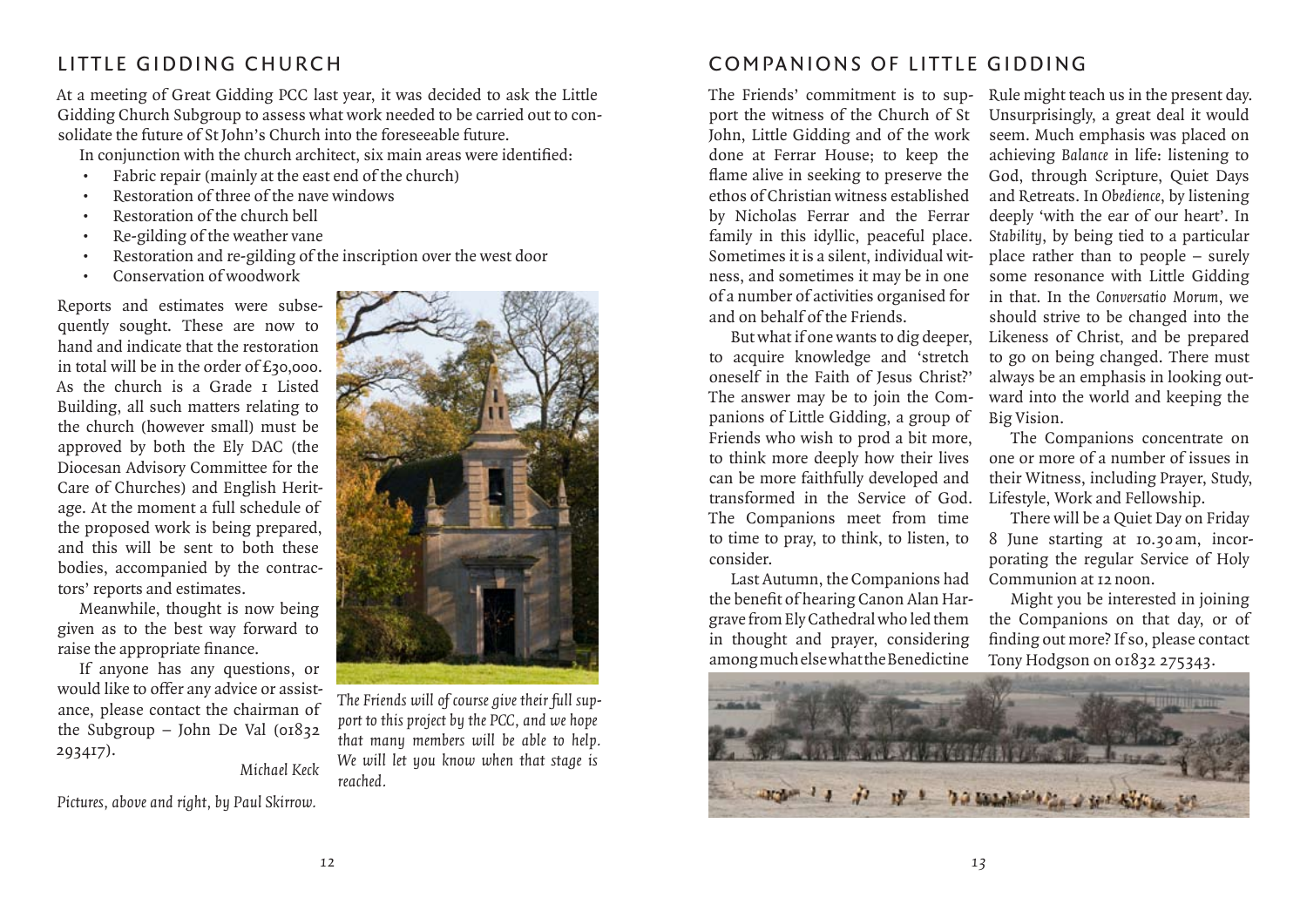## FERRAR HOUSE NEWS

The decision was made to close Ferrar House from the middle of December to the end of January, and this produced real savings on running costs particularly as it coincided with a relatively mild spell of weather.

However, it was possible to take phone calls, respond to emails and take bookings remotely resulting in substantial advantages to the House without any perceived loss of business. A team of volunteers checked the House regularly, and there appears to have been no detriment either to the fabric of the building or to the business of the House as a result of the six weeks closure.

There is cautious optimism over the bookings, which look hopeful for the coming months. February saw a number of retreatants, Quiet Days, and Group bookings. Availability for Saturdays over the next few months is limited.

There have been a number of updates to the blog and an encouraging number of 'hits'.

We look ahead to longer days and clement weather, and the garden group is now back in action after the winter break. Maintenance has taken place, the hedges have been trimmed, and the glories of an English Summer at Little Gidding are just around the corner.

*Wendy Skirrow*



 *continued from page 16*

one can become blasé about modern pilgrimage and its attempt to get into step with another age, I find myself also learning all the way.

I have, as a matter of fact, come this way a number of times without moving on from literature into faith. But today it is different. It must be the tumultuous weather, the realisation that our route is the one that Nicholas rode on his horse when, at his old schoolfriend's careful instruction, he cancelled the ruin of Leighton Bromswold.

This was where our pilgrimage began. To somehow lift the meanness of Bemerton it had been decided to give Herbert the prebendal church of Leighton Bromswold.

It was wrecked, needless to say. Everything they gave him was in disorder, the priesthood most of all. He probably never saw Leighton Bromswold, but today we certainly saw him. I preached from the right-hand pulpit, looking down on the wide aisle. He had told Nicholas to think of Isaiah 35 when he got the builders to make it.

'And an highway shall be there, and a way, and it shall be called the Way of Holiness … it shall be for the wayfaring men … but the redeemed shall walk there.'

Herbert's pale benches bank this purposeful aisle, and his greenish glass casts a springtime light. We move from his handsome nave to his

purposeful sanctuary for the eucharist. Shorts, big boots, dog-leads, packs. Now and then I find myself wondering 'what the dead had no speech for when living', as the lovely familiar words that Herbert 'set' in his verse are said yet again.

At Little Gidding, five miles away, another feast awaits, plus for myself a destination loaded with language. Such imagery. Such inescapable sentences and songs and memories and friendships. Herbert would have been delighted. 'Delight' was high in his vocabulary. Although young, he could not walk far, owing to the 'mole working away in his breast', that is, TB. *Ronald Blythe*